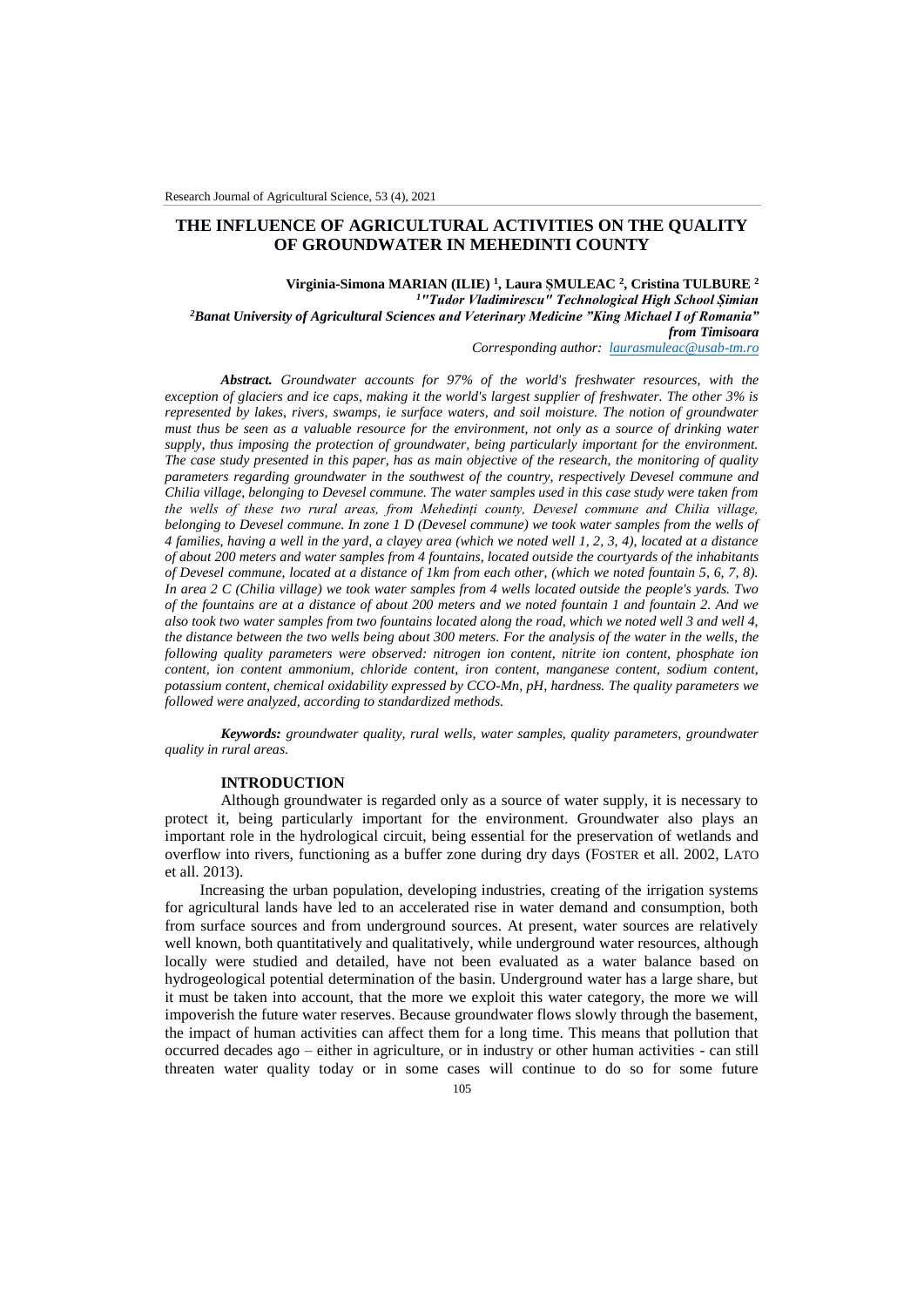generations. Agricultural activities can cause serious diffuse water pollution problems due to nutrient losses (nitrogen and phosphorus) to surface water and/or underground waters. The main effect of nitrate pollution of groundwater is represented by the decrease of water potability. In Romania, the percentage of the population using drinking water the water from the free groundwater aquifer (water from wells) as a source of drinking water is significant (LI et all. 2018, MĂLĂESCU et all. 2019).

Regarding the surveillance and control activity of groundwater pollution, as well as the restoration of their quality, one may notice that this activity is a difficult one, in relation to that of the surface waters, because they are considered "enigmatic resources" (TAFT et all, 2016, RUNKEL et all. 2016). This enigmatic feature leads to the impossibility of their location and the correct identification of the pollution, as well as the damages caused by the pollution, leading to a lack of awareness and/or risks determination (ȘMULEAC et all. 2017, POPA et all, 2016).

 Through the research perspective of the present work, the fundamental principle of the Framework Directive for water, obtaining the "good status" regarding the groundwater in Mehedinti county, is pursued.

 As a result of the arguments made regarding the importance of groundwater quality, the study of the research presented in the paper has as main objective the supervision of the parameters of groundwater quality in Mehedinti County, namely Devesel commune and Chilia village, belonging to the commune Devesel.

## **MATHERIAL AND METHODS**

Mehedinți County, located in the southwestern part of Romania, comprises a territory of 4,900 km2. representing approx. 2.1% of the country's surface.

 The water samples used in this case study were taken from two rural areas, from Mehedinți county, Devesel commune and Chilia village, belonging to Devesel commune (figure 1).





The locations of the wells in Devesel commune The locations of the wells in Chilia village Fig. 1. Location of the wells

 In zone 1 D (Devesel commune) we took water samples from the wells of 4 families, having a well in the yard, a clayey area (which we noted well 1, 2, 3, 4), located at a distance of about 200 meters and water samples from 4 wells, located outside the courtyards of the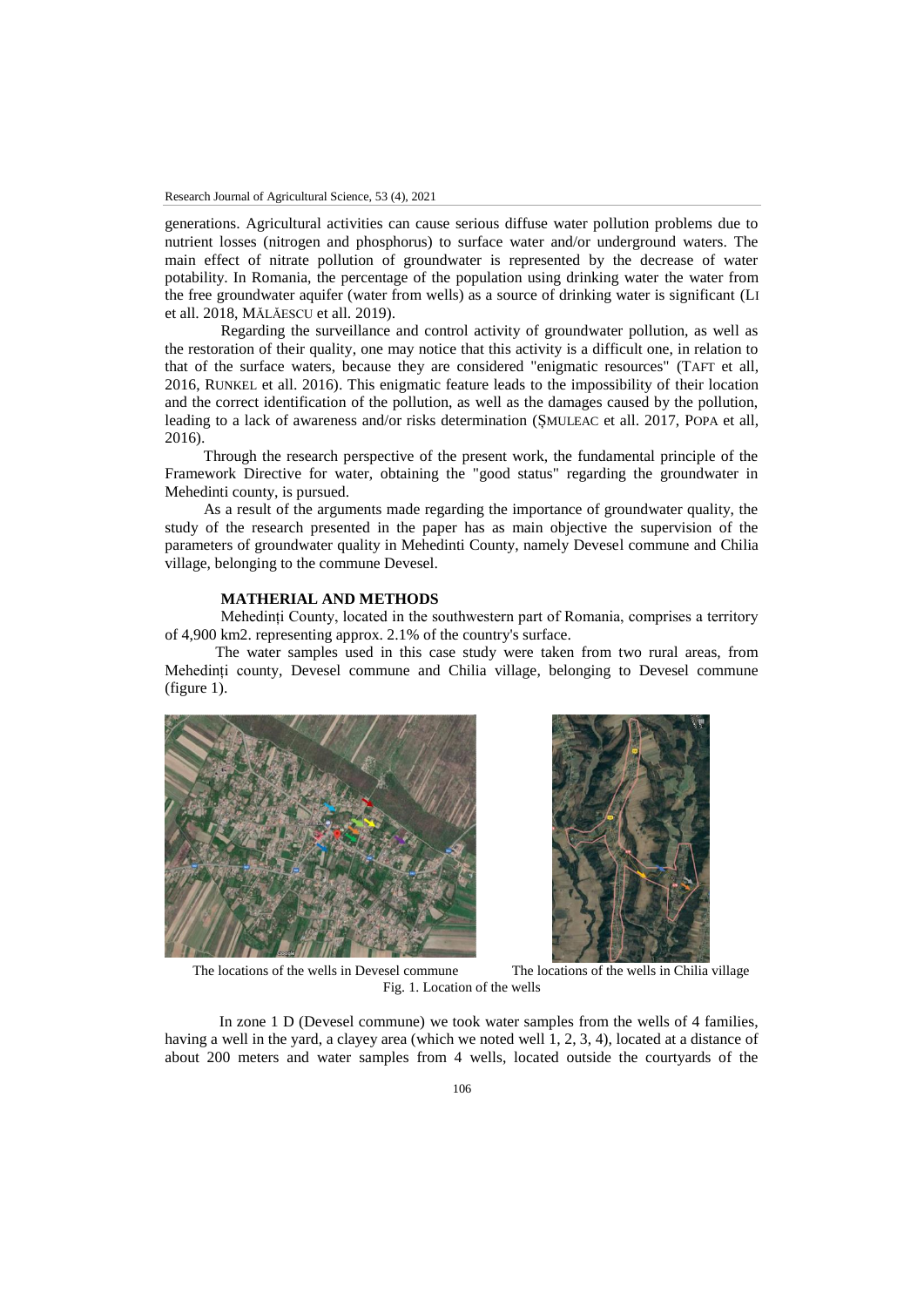Research Journal of Agricultural Science, 53 (4), 2021

inhabitants of Devesel commune, located at a distance of 1km from each other, which I noted:

- $\checkmark$  fountain 5 to the hill, Devesel commune cemetery northern part; sandy area;<br> $\checkmark$  fountain 6 located in the middle of the village clavey area;
- $\checkmark$  fountain 6 located in the middle of the village, clayey area;<br> $\checkmark$  fountain 7 located at the edge of the village, to the east to the
- fountain 7 located at the edge of the village, to the east, to the communal dispensary;
- $\checkmark$  fountain 8 located at the exit from Devesel commune, towards Jiana commune southern part, clayey area.

 In area 2 C (Chilia village) we took water samples from 4 wells located outside the people's yards. Two of the fountains are at a distance of about 200 meters and we noted fountain 1 and fountain 2. And we also took two water samples from two wells located along the road, which we noted :

- fountain 3, at the edge of Devesel Commune, on the main road to Chilia, west side, sandy area.
- and fountain 4, also on the edge of Devesel Commune, on the main road to Chilia.

 The distance between the two fountains is about 300 meters. The quality parameters we followed were analyzed, according to standardized methods.

 The way of collecting the water samples as a result of the specifics of the water source, regarding the case study carried out in Devesel commune, was done as follows:

> from the wells with the bucket, the collection was done by inserting the bucket 10-30 cm below the water mirror, then we poured water into the collection bottle.

 The following methods of analysis were used to determine the quality parameters of groundwater: determination of water pH; determination of water hardness; determination of chlorides in water; determination of organic substances (oxidability by CCO-Mn); sodium determination; determination of potassium; determination of phosphates; determination of ammonia; determination of nitrates; nitrogen determination; determination of iron; determination of manganese.

## **RESULTS AND DISCUSSIONS**

 According to the graphic representations, regarding the quality parameters of the groundwater samples from the rural environment in zone 1 D (Devesel commune), it is found that in no well the maximum allowed concentration of nitrate, nitrite and ammonium is exceeded. In all wells the concentrations of phosphate, potassium, iron, manganese, chloride and sodium ions do not exceed the CMA. There are also no exceedances of the CCO-Mn value, and the pH is within the limits allowed in all 10 wells (figures 2-11).



Fig. 2. Values of nitrates in Devesel comune Fig. 3. Values of nitrites in Devesel comune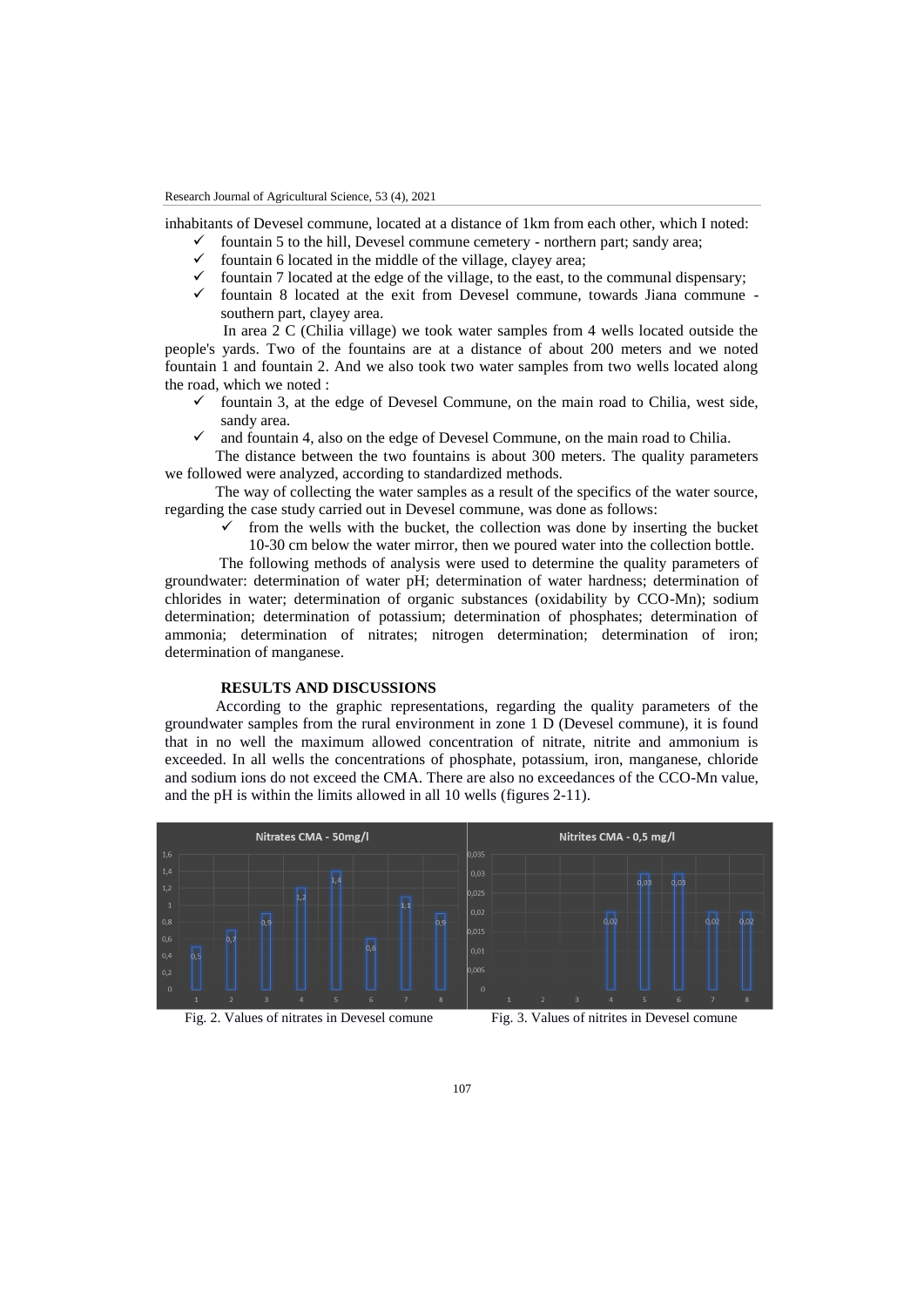Research Journal of Agricultural Science, 53 (4), 2021







Potassium-12 mg/l

Fig. 6. Values of phosphate in Devesel comune Fig. 7. Values of CCO - Mn in Devesel comune













Fig. 10. Values of Hardness in Devesel comune Fig. 11. Values of pH in Devesel comune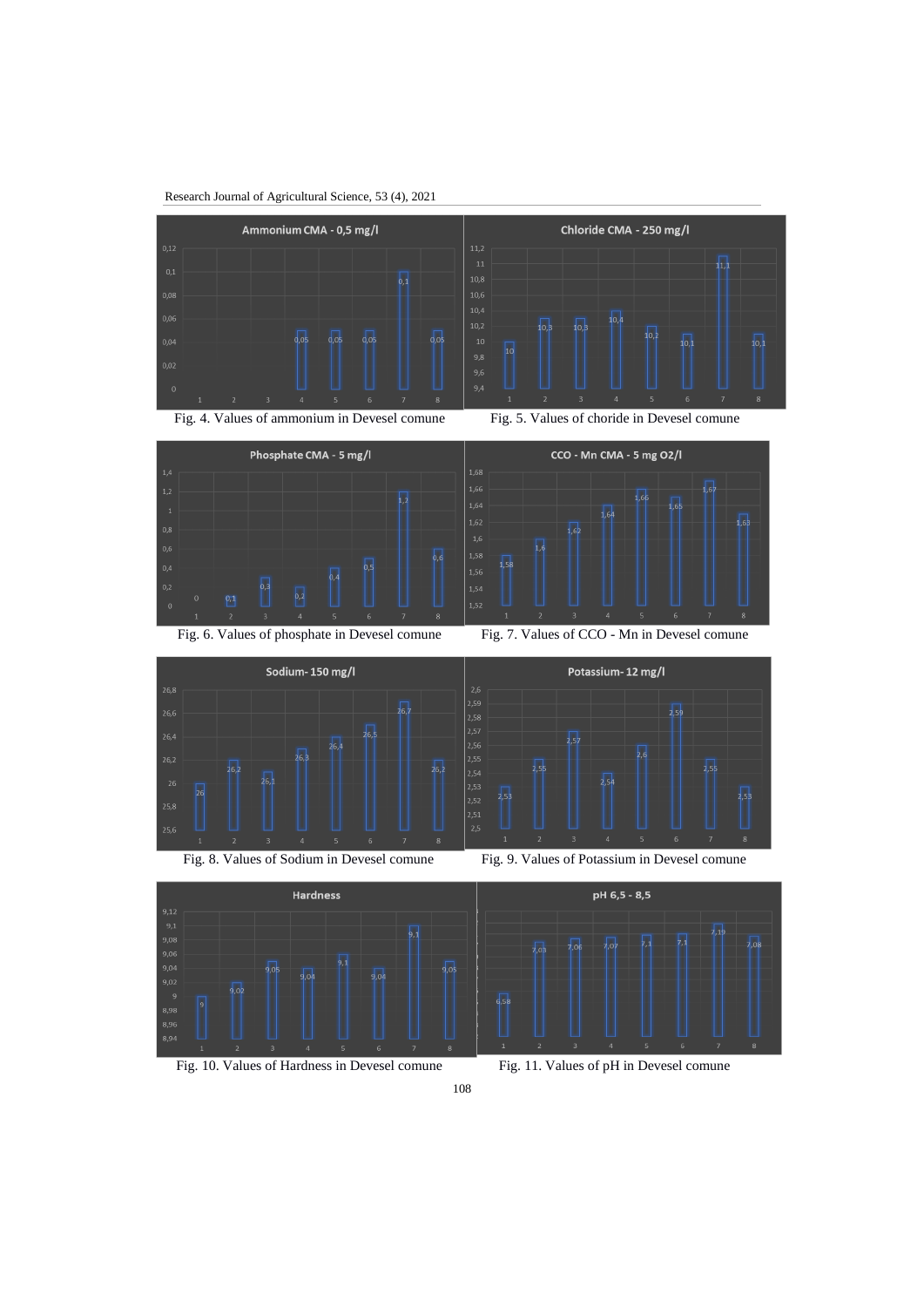It is further observed that following the sampling in area 2 C (Chilia village): in wells no. 3 and 4 the nitrate concentration exceeds the maximum allowed limit; the concentration in wells 3 and 4 of nitrite is exceeded; In wells 3 and 4 the chlorides exceed the CMA; there is thus the possibility of water pollution with animal manure; The CMA for phosphate, manganese and sodium ions is not exceeded in any of the wells analyzed; in wells no. 3 and 4 the concentration of ammonium ion exceeds the allowed limit; the iron ion concentration exceeds the limit allowed in wells no. 3 and 4; in wells 3 and 4, the CCO-Mn value exceeds the allowed limit; The pH is within the limits allowed in all 4 wells; in wells 1 and 2, the concentration of potassium ion is within the permissible limits; at wells 3 and 4, the maximum permissible concentration is exceeded (figures 12 - 21).

 We consider that the waters from the analyzed wells whose values for chemical oxidability and ammonium ion concentration exceed the maximum allowed concentration are polluted due to infiltrations of animal manure, most likely due to the existence at some point of a cattle breeding complex in the area.







Fig. 14. Values of chlorides in Chilia village Fig. 15. Values of phosphates in Chilia village

Fig. 12. Values of nitrates in Chilia village Fig. 13. Values of nitrites in Chilia village

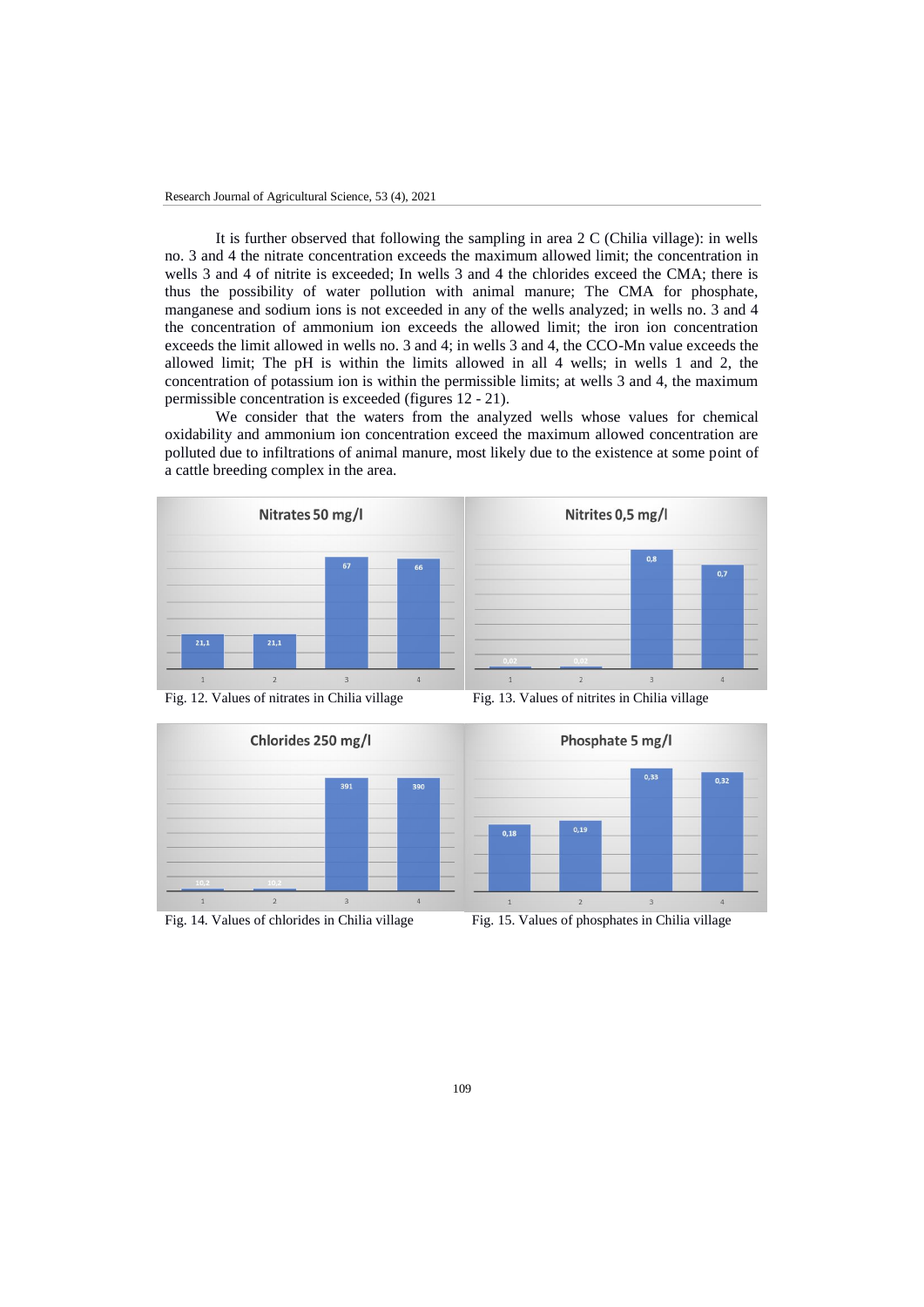#### Research Journal of Agricultural Science, 53 (4), 2021





Fig. 16. Values of CCo-Mn in Chilia village Fig. 17. Values of sodium in Chilia village











## **CONCLUSIONS**

In the case study performed, experimental data are reported on the monitoring of certain quality parameters of groundwater in rural areas. The sampling of water used in the study was done in two rural areas, from wells, respectively zone 1D (Devesel commune) and zone 2C (Chilia village, belonging to Devesel commune).

In zone 1D we did not find exceedances regarding the maximum allowed concentrations, at the parameters observed at the wells in the area.

In zone 2C we found exceedances regarding the maximum allowed concentrations for nitrate, nitrite, ammonium, chloride, CCO-Mn, potassium and iron in wells 3 and 4.

The wells where we found exceeding the maximum allowable shrinkage for chemical oxidability, ammonium ion concentration, nitrates, nitrates are polluted as a result of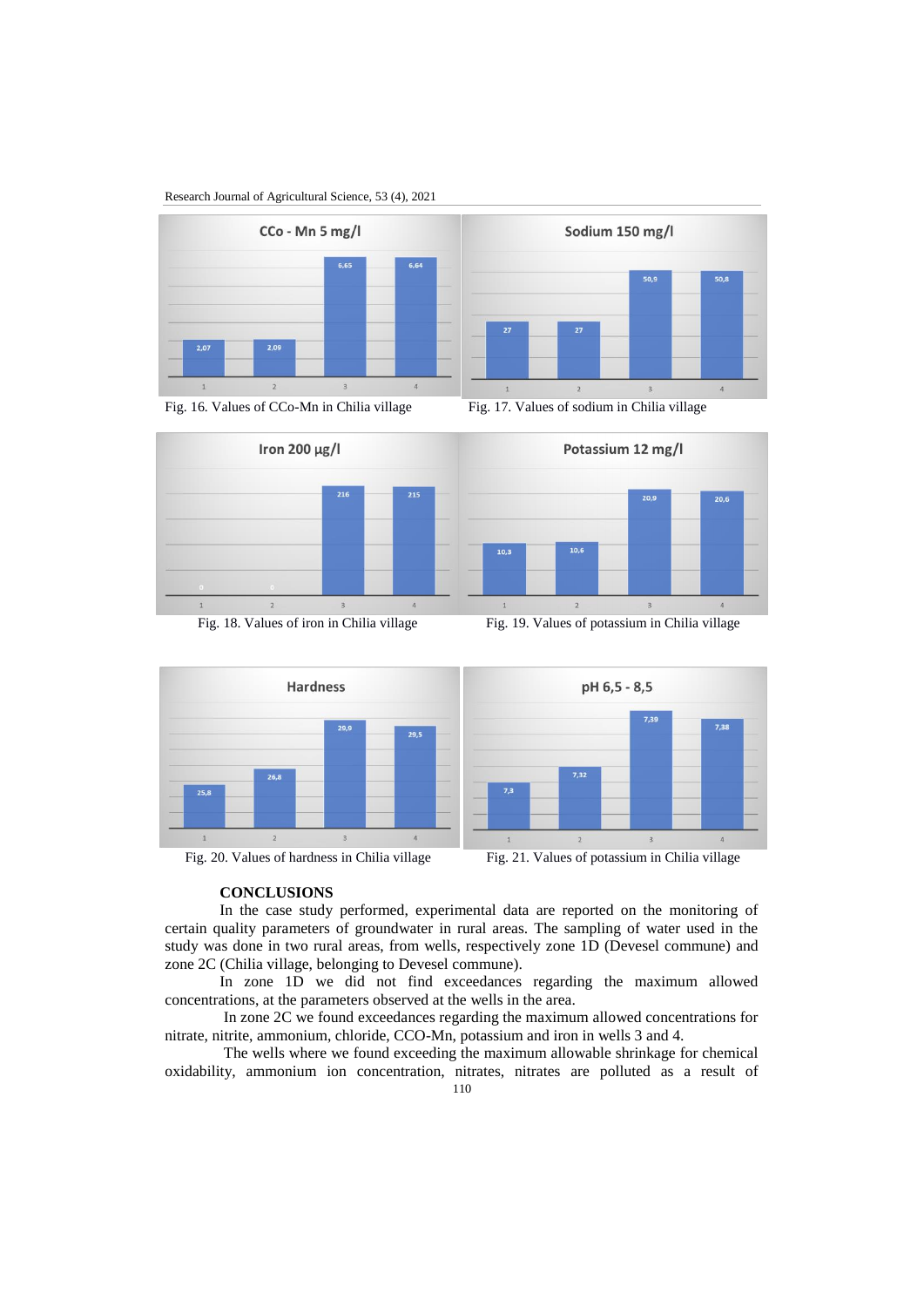infiltrations resulting from animal manure. This is due to the fact that in the area where exceedances of the monitored parameters were recorded, there was a Cattle Fattening Complex. It is no longer functional, but the effects are felt years away. The most affected are the fountains located along the road (fountain number 3 and 4).

 Another finding in zone 2C is that the waters from the wells monitored are very hard, with a hardness higher than 20 $\degree$  G.

#### **BIBLIOGRAPHY**

- FOSTER, S., HIRATA, R., GOMES, D., D'ELIA, M., & PARIS, M. (2002). Groundwater quality protection: A guide for water utilities, municipal authorities, and environment agencies. Washington, DC: World Bank. http://dx.doi.org/10.1596/0-8213-4951-1
- LATO, A.; NEACSU, A.; CRISTA, F.; LATO, K. ; RADULOV, I. ; BERBECEA, A. ; NIŢĂ L., CORCHES, M. (2013). Chemical Properties And Soils Fertility In The Timis County Wetlands, Journal Of Environmental Protection And Ecology, Volume: 14, Issue: 4, ISSN: 1311-5065, Pages: 1551-1558
- LI, HS, GU, JL; HANIF, A; DHANASEKAR, A; CARLSON, K (2018).Quantitative decision making for a groundwater monitoring and subsurface contamination early warning network, SCIENCE OF THE TOTAL ENVIRONMENT,Volume: 683 Pages: 498-507, DOI: 10.1016/j.scitotenv.2019.05.121
- MĂLĂESCU NICOLETA, LAURA ȘMULEAC, ALINA LAȚO, RAUL PAȘCALĂU, OVIDIU ȚIMBOTA (2019), Study on the groundwater quality in Maru Commune, Caraş Severin County, Research Journal of Agricultural Science, 51 (2)
- MCGRORY, E; HOLIAN, E; ALVAREZ-IGLESIAS, A; BARGARY, N; MCGILLICUDDY, EJ; HENRY, T ; DALY, E ; MORRISON, L (2017). Arsenic in Groundwater in South West Ireland: Occurrence, Controls, and Hydrochemistry, FRONTIERS IN ENVIRONMENTAL SCIENCE, Volume: 6, Article Number: 154, DOI: 10.3389/fenvs.2018.00154
- MUNTEAN, E ; MIHAIESCU, T (2016). Groundwater Quality Studies In Two Transylvanian Rural Communities Using Parallel Ion Chromatography, ENVIRONMENTAL ENGINEERING AND MANAGEMENT JOURNAL,Volume: 15 Issue: 12 Pages: 2703-2708,DOI: 10.30638/eemj.2016.297
- OMER, I (2016). Water Quality Assesment of the Groundwater Body RODL01 from North Dobrogea, REVISTA DE CHIMIE, Volume: 67 Issue: 12 Pages: 2405-2408
- POPA, D; PRUNISOARA, C; CARLAN, C (2016). Aspects concerning the monitoring of the qualitative parameters of groundwaters from Balesti - Tamasesti area, Gorj County, Romania - a nitrate vulnerable zone, AGROLIFE SCIENTIFIC JOURNAL,Volume: 5, Issue: 2, Pages: 119-124
- RUNKEL, RL ; KIMBALL, BA; NIMICK, DA ; WALTON-DAY, K (2016). Effects of Flow Regime on Metal Concentrations and the Attainment of Water Quality Standards in a Remediated Stream Reach, Butte, Montana, ENVIRONMENTAL SCIENCE &<br>TECHNOLOGY.Volume: 50 Issue: 23 Pages: 12641-12649, DOI: Pages: 12641-12649, DOI: 10.1021/acs.est.6b03190
- SERIO, F; MIGLIETTA, PP ; LAMASTRA, L; FICOCELLI, S ; INTINI, F; DE LEO, F; DE DONNO, A (2018), Ground water nitrate contamination and agricultural land use: A grey water footprint perspective in Southern Apulia Region (Italy), SCIENCE OF THE TOTAL ENVIRONMENT,Volume: 645 Pages: 1425-1431, DOI: 10.1016/j.scitotenv.2018.07.241
- SMULEAC, L; IMBREA, F; CORODAN, I; IENCIU, A; SMULEAC, A; MANEA, D (2017). The influence of anthropic activity on Somes River water quality, AGROLIFE SCIENTIFIC JOURNAL,Volume: 6,Issue: 2, Pages: 178-182
- TAFT, L; EVERS, M (2016). A review of current and possible future human-water dynamics in Myanmar's river basins, HYDROLOGY AND EARTH SYSTEM SCIENCES,Volume: 20 Issue: 12 Pages: 4913-4928, DOI: 10.5194/hess-20-4913-2016
- \*\*\*LAW NO. 458/2002 Drinking water quality norms